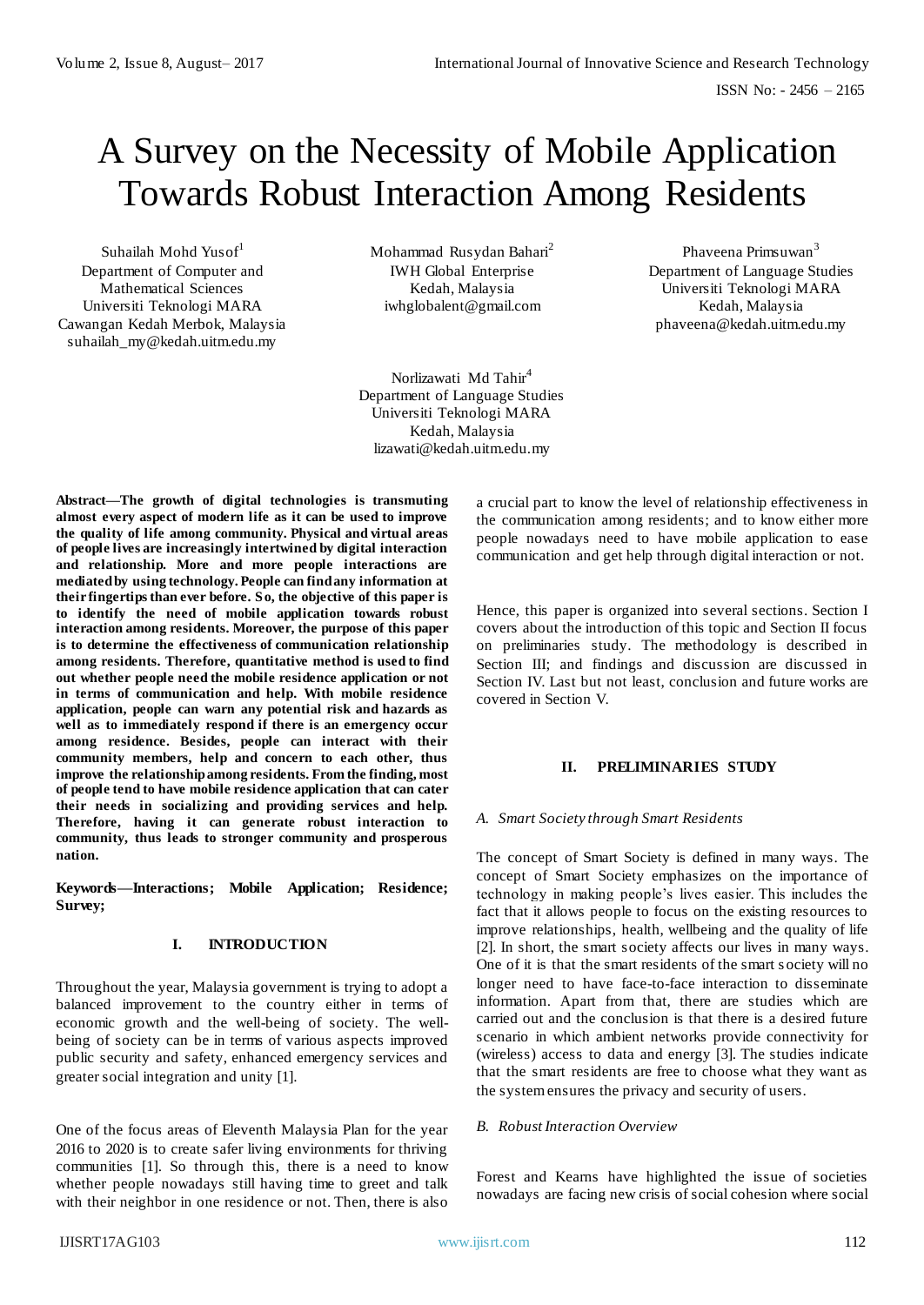interaction in a neighborhood has become less important [4]. Despite the fast development of technology globally, society has neglected the relevance of robust interaction within their community and ignoring the healthy life in a society. As part of the communities, each member has to find ways to strengthen their members' sense of social identity and encourage more positive involvement in the community [5]. Pendry and Salvatore have recommended that online interaction is used to foster offline engagement and preserve the well-being of the community [6].

#### *C. Mobile Application Necessity*

The growing numbers of mobile applications that are easily accessible for smartphone users all around the world signifies not only the current trend in mobile application technology, but also indicates the necessity of mobile applications in many fields. Mobile applications have been widely used in business [7], education [8] and in social life [9]. Its importance in different sectors has mainly assisted the users in different ways and it seems irresistible. For example, user is no longer buying things using a web browser but his or her can install the application of that online shopping website provided easily through many sources and install the application as simply as it. Therefore, it has become a necessary to have mobile application in user mobile devices as his/her can install various application uploaded in the play store.

#### **III. METHODOLOGY**

In this paper, quantitative method is applied specifically by using survey through questionnaire. The questionnaire is used as the data collection to analyze the findings. Random sampling technique is used to select the sample of population of respondents. However the focus group is still inside the state of Kedah, Malaysia. Out of 80 people, only 67 respondents answered the survey questions successfully. This gives a response rate of 83.75%.

The questionnaire is divided into four parts. Part A involved questions on the people response in the event of an emergency or accident in the residential area. Part B is focused on relationship among residents while Part C involved questions regarding the need of having mobile residence application. The last part which is Part D comprised questions regarding demographic information. TABLE I shows the survey questions that was distributed to the sample population of respondents.

| Part A-Responses in the Event of an Emergency or |                                                                                                                                                        |  |  |  |  |  |
|--------------------------------------------------|--------------------------------------------------------------------------------------------------------------------------------------------------------|--|--|--|--|--|
| Accident                                         |                                                                                                                                                        |  |  |  |  |  |
| <b>Item</b><br>No.                               | Description                                                                                                                                            |  |  |  |  |  |
| 1                                                | If you are experiencing problems at home such as<br>a leaking pipe or interrupted power supply, which<br>individual or organization would you contact? |  |  |  |  |  |
| 2                                                | If you see a stranger trying to get into your<br>neighbor's house, what would you do?                                                                  |  |  |  |  |  |
| 3                                                | Your next door neighbor is having some problems<br>with their power supply and asks for your help.<br>What would you do?                               |  |  |  |  |  |
| 4                                                | You see a person struggling with his/her car as the<br>car broke down in your residential area but you do<br>not know him/her. What would you do?      |  |  |  |  |  |
| 5                                                | What would you do if your car breaks down<br>outside your residential area?                                                                            |  |  |  |  |  |

| Part B-Relationship among Residents in Residential Area |                                                                                       |  |  |  |  |
|---------------------------------------------------------|---------------------------------------------------------------------------------------|--|--|--|--|
| Item No.                                                | <b>Description</b>                                                                    |  |  |  |  |
| 6                                                       | How close are you with your neighbor?                                                 |  |  |  |  |
|                                                         | What are the different ways used to send out<br>invitations in your residential area? |  |  |  |  |

# **Part C- The Need of Having Mobile Residence Application**

| Item No.                        | <b>Description</b>                                                                                                                                                                                                                                     |  |  |  |  |  |
|---------------------------------|--------------------------------------------------------------------------------------------------------------------------------------------------------------------------------------------------------------------------------------------------------|--|--|--|--|--|
| 8                               | In your opinion, do you need to have an<br>application that can make it easier for you to find<br>people or get help fast from the people around<br>you?                                                                                               |  |  |  |  |  |
| 9                               | Do you need to have an application which can<br>help you to communicate better with the people<br>in your community? (e.g. making it easier to send<br>out invitations or reporting urgent matters that are<br>happening around your residential area) |  |  |  |  |  |
| Part D- Demographic Information |                                                                                                                                                                                                                                                        |  |  |  |  |  |
| Item No.                        | Description                                                                                                                                                                                                                                            |  |  |  |  |  |
| 10                              | Gender                                                                                                                                                                                                                                                 |  |  |  |  |  |
|                                 |                                                                                                                                                                                                                                                        |  |  |  |  |  |

| ш  | Gender                                     |
|----|--------------------------------------------|
| 11 | Age                                        |
| 12 | <b>Marital Status</b>                      |
| 13 | Working Hour                               |
| 14 | Type of Residential Area                   |
| 15 | Duration of living in the Residential Area |

Table:1 The Survey Question.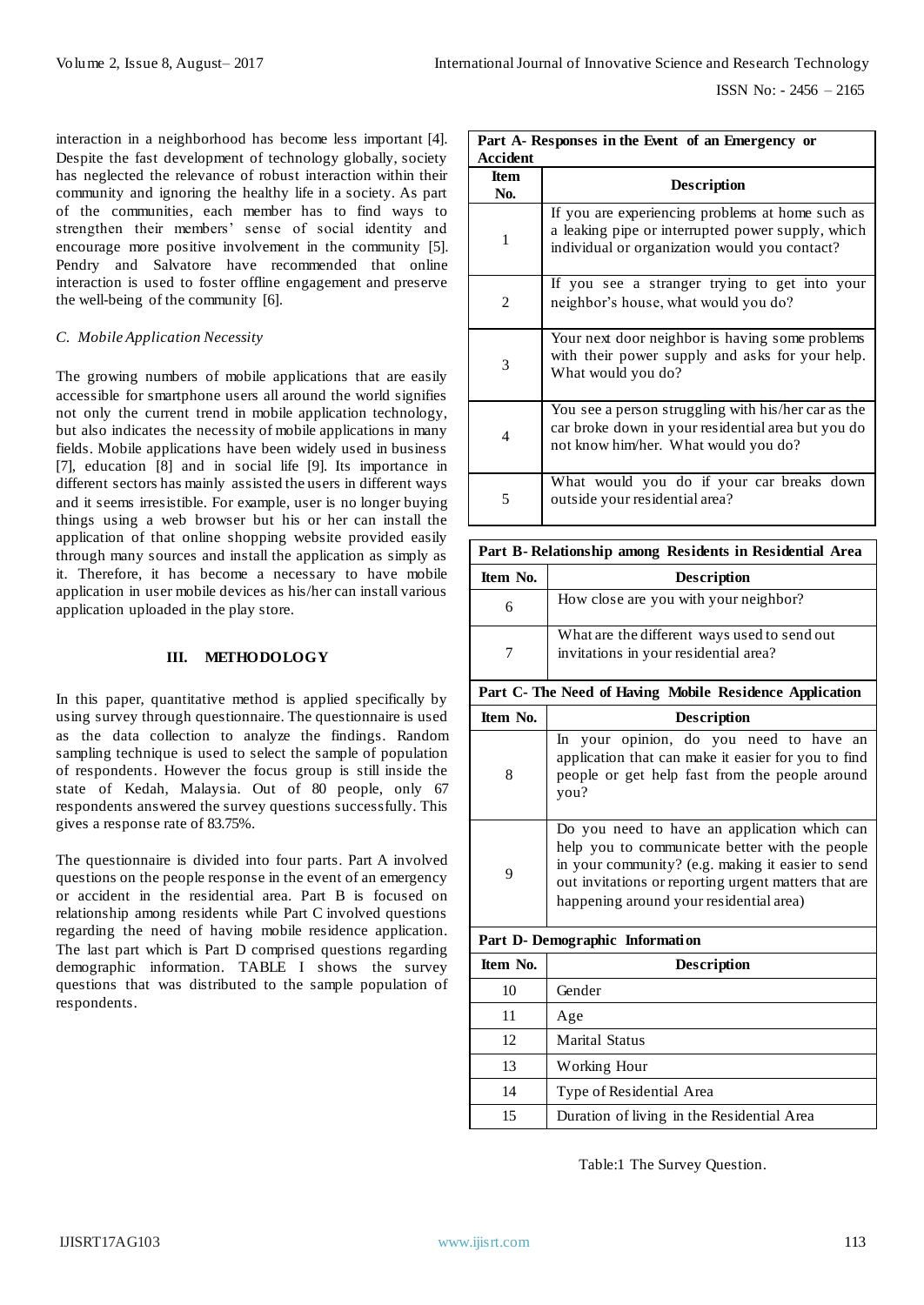#### **IV. FINDINGS AND DISCUSSION**

The findings of the questionnaire are tabulated in several diagrams which are graphs and charts. However, only few questions will be discussed in this paper.



Fig. 1.Relationship Among Residents.

The survey question for item no 6 is related to the relationship of resident with his/her neighbour in the residential area. This question answer is based on Likert scale type. Therefore, TABLE II shows the color indicator with the answer description.

| <b>Color</b>     | <b>Answer Description</b>    |  |  |
|------------------|------------------------------|--|--|
| <b>Indicator</b> |                              |  |  |
| Blue             | We do not communicate at all |  |  |
| Red              | We very seldom communicate.  |  |  |
| Yellow           | We seldom communicate        |  |  |
| Green            | We often communicate         |  |  |
| Purple           | We very often communicate    |  |  |

Table 2: Color Indication of the Chart.

Based on Fig. 1, most of the respondents were seldom to communicate with their neighbors which denote the highest percentage that is 47.8%. This is due to the long duration hour of working which is approximately answered with eight (8) to ten (10) hours a day. Besides, the people have lived in their residential area quite for a long time which is in the range of eleven (11) to twenty (20) years. However, only 4.4% of people do not communicate with their neighbors at all.

TABLE III shows the need of having mobile residence application from the respondent's view. The survey question for no. 8 is regarding on respondent's opinion either to have application that is easier for his/her to find person that can help his/her fast around your residential area. The survey question for no. 9 is regarding on having application that can help resident to communicate better with the people in his/her community (e.g. making it easier to send out invitations or reporting urgent matters that are happening around your residential area). Therefore, Fig. 2 and Fig. 3 depict the response in the form of chart.

|          | Response of Respondents (%) |             |                                                   |                                     |                                          |  |
|----------|-----------------------------|-------------|---------------------------------------------------|-------------------------------------|------------------------------------------|--|
| Item No. | No. of<br><b>Respondent</b> |             | $\mathbf{I}$ t                                    |                                     |                                          |  |
|          | Fema<br><b>le</b>           | <b>Male</b> | depends<br>on the<br>situation<br>(Blue<br>color) | I need<br>it<br>(Orang)<br>e color) | I really<br>need it<br>(Yellow<br>color) |  |
| 8        | 48                          | 19          | 28.4                                              | 44.8                                | 26.9                                     |  |
| 9        |                             |             | 26.9                                              | 47.8                                | 25.4                                     |  |

Table 3: the Need of Having Mobile Residence Application.



Fig. 2. Respondent's View on Question No. 8.

Based on Fig. 2, the answer of having mobile residence application that is "I need it" denotes to highest percentage that is approximately 44.8% and the yellow color indicator represents the answer of "I really need it" that is only indicated to 26.9%. Then, repondents who answer it depends on the situations only denote to 28.4%. This shows that most of respondents keen to have mobile residence application due to lack of communication relationship among their neighbors if there is something happen to them and they can easily get help with the use of the application.

Based on Fig. 3, most of the respondents have highest answer the orange color indicator which is "I need it" which indicate to 47.8%. Only 25.4% really wants the mobile residence application and 26.9% denotes to the mediocre answer of